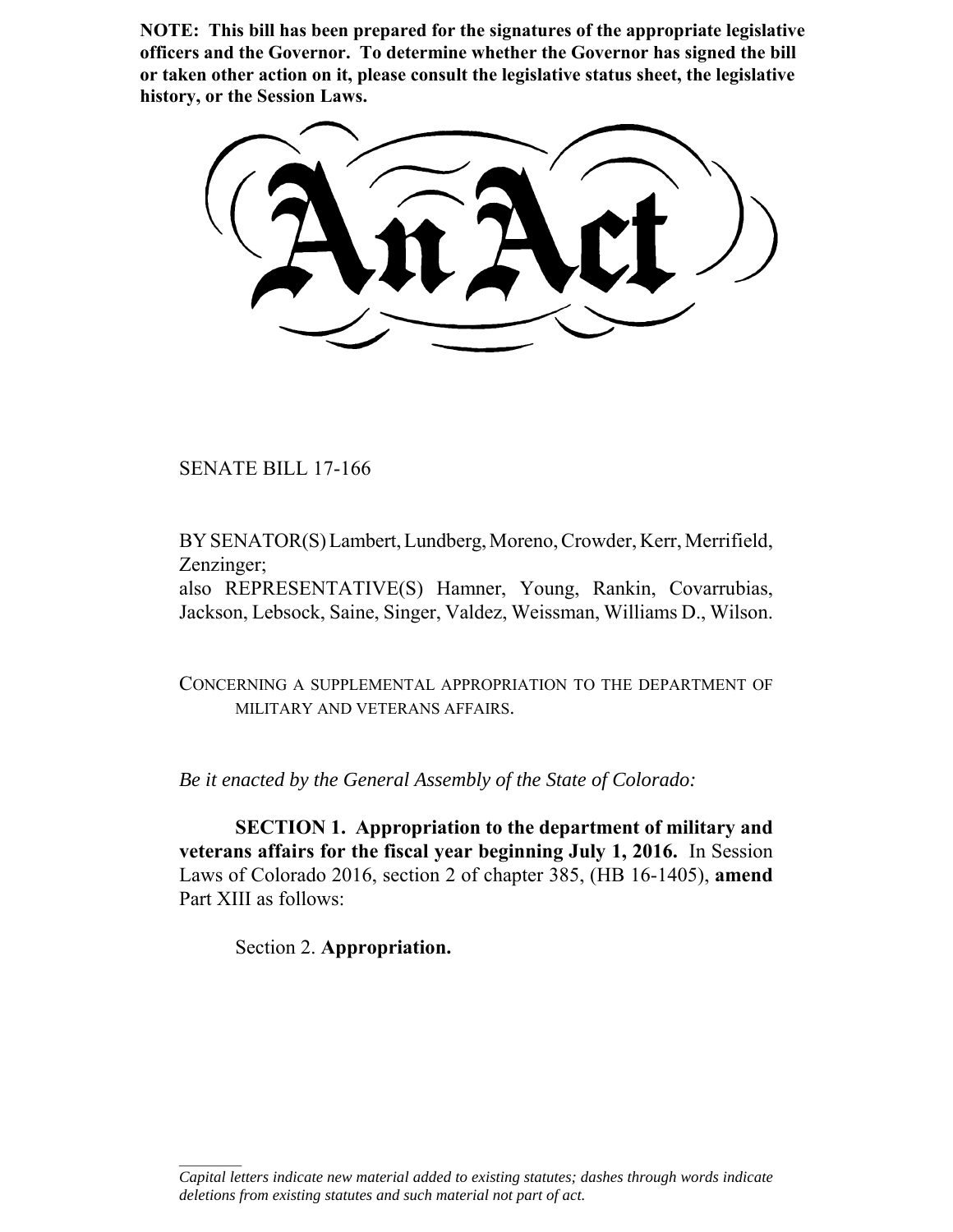|                   |       |                | APPROPRIATION FROM |              |                       |              |  |
|-------------------|-------|----------------|--------------------|--------------|-----------------------|--------------|--|
|                   |       |                |                    |              |                       |              |  |
| <b>ITEM &amp;</b> | TOTAL | <b>GENERAL</b> | <b>GENERAL</b>     | <b>CASH</b>  | <b>REAPPROPRIATED</b> | FEDERAL      |  |
| <b>SUBTOTAL</b>   |       | <b>FUND</b>    | <b>FUND</b>        | <b>FUNDS</b> | <b>FUNDS</b>          | <b>FUNDS</b> |  |
|                   |       |                | <b>EXEMPT</b>      |              |                       |              |  |
|                   |       |                |                    |              |                       |              |  |

## **PART XIII DEPARTMENT OF MILITARY AND VETERANS AFFAIRS**

## **(1) EXECUTIVE DIRECTOR AND ARMY NATIONAL GUARD**

| Personal Services                | 2,363,240    | 2,111,559 | $4,046^a$        | $247,635(I)^{b}$ |
|----------------------------------|--------------|-----------|------------------|------------------|
|                                  | $(35.3$ FTE) |           |                  |                  |
| Health, Life, and Dental         | 1,018,364    | 349,848   | $15,011^a$       | $653,505(I)^{b}$ |
| Short-term Disability            | 14,795       | 5,008     | 237 <sup>a</sup> | $9,550(I)^{b}$   |
| S.B. 04-257 Amortization         |              |           |                  |                  |
| <b>Equalization Disbursement</b> | 384,858      | 130,182   | $6,160^a$        | $248,516(I)^{b}$ |
| S.B. 06-235 Supplemental         |              |           |                  |                  |
| Amortization Equalization        |              |           |                  |                  |
| Disbursement                     | 380,849      | 128,826   | $6,096^{\rm a}$  | $245,927(1)^{b}$ |
| <b>Salary Survey</b>             | 47,045       | 21,793    | $1,191^a$        | $24,061(I)^{b}$  |
| Shift Differential               | 23,665       |           |                  | $23,665(I)^{b}$  |
| Workers' Compensation            | 101,393      | 34,880    |                  | $66,513(I)^{b}$  |
| <b>Operating Expenses</b>        | 2,368,635    | 1,480,930 | $46,000^{\circ}$ | $841,705(I)^{b}$ |
| <b>Information Technology</b>    |              |           |                  |                  |
| <b>Asset Maintenance</b>         | 22,372       | 22,372    |                  |                  |
| Legal Services for 110 hours     | 10,456       | 10,456    |                  |                  |
| Payment to Risk                  |              |           |                  |                  |
| Management and Property          |              |           |                  |                  |
| Funds                            | 129,598      | 129,598   |                  |                  |
| Vehicle Lease Payments           | 58,830       | 58,830    |                  |                  |
| Leased Space                     | 44,978       | 44,978    |                  |                  |
| Capitol Complex Leased           |              |           |                  |                  |
| Space                            | 49,882       | 49,882    |                  |                  |
| Payments to OIT                  | 127,059      | 127,059   |                  |                  |
| <b>CORE Operations</b>           | 52,829       | 2,363     |                  | 50,466(f)        |
|                                  |              | 52,829    |                  |                  |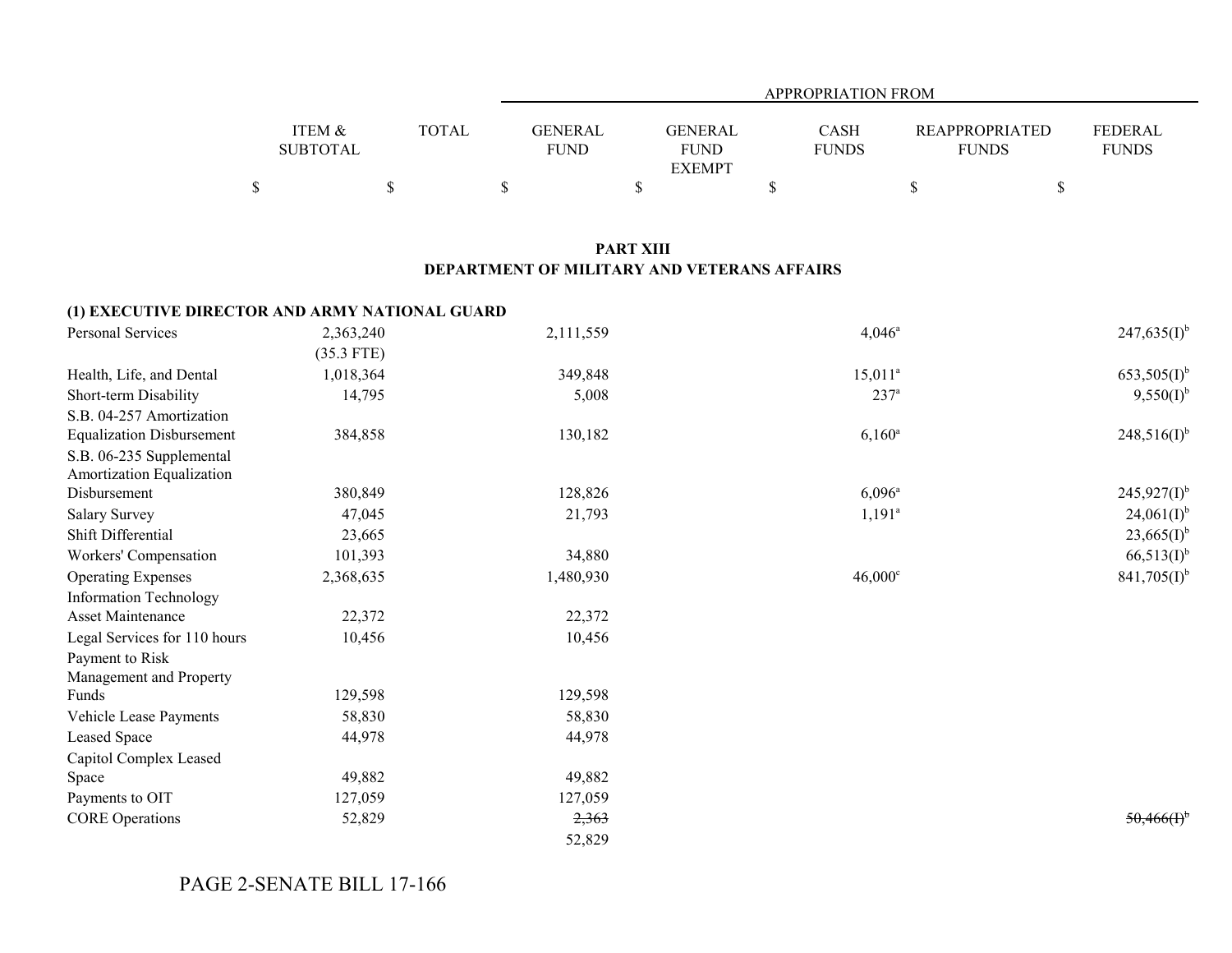|                             |                           |              | <b>APPROPRIATION FROM</b>     |                                                |                             |                      |                                       |                         |  |
|-----------------------------|---------------------------|--------------|-------------------------------|------------------------------------------------|-----------------------------|----------------------|---------------------------------------|-------------------------|--|
|                             | ITEM &<br><b>SUBTOTAL</b> | <b>TOTAL</b> | <b>GENERAL</b><br><b>FUND</b> | <b>GENERAL</b><br><b>FUND</b><br><b>EXEMPT</b> | <b>CASH</b><br><b>FUNDS</b> |                      | <b>REAPPROPRIATED</b><br><b>FUNDS</b> | FEDERAL<br><b>FUNDS</b> |  |
| \$                          | \$                        |              | \$                            | \$                                             | \$                          | \$                   | \$                                    |                         |  |
| Civil Air Patrol Operations | 58,638                    |              | 58,638                        |                                                |                             |                      |                                       |                         |  |
| Local Armory Incentive Plan | 46,610                    |              |                               |                                                |                             | $46,610^a$           |                                       |                         |  |
| Distance Learning           | 3,000                     |              |                               |                                                |                             | $3,000$ <sup>d</sup> |                                       |                         |  |
| Colorado National Guard     |                           |              |                               |                                                |                             |                      |                                       |                         |  |
| <b>Tuition Fund</b>         | 1,296,157                 |              | 496,157                       |                                                |                             |                      | $800,000$ <sup>e</sup>                |                         |  |
|                             | 1,383,319                 |              | 583,319                       |                                                |                             |                      |                                       |                         |  |
| Army National Guard         |                           |              |                               |                                                |                             |                      |                                       |                         |  |
| Cooperative Agreement       | 3,818,873                 |              |                               |                                                |                             |                      |                                       | $3,818,873(I)^{b}$      |  |
|                             |                           |              |                               |                                                |                             |                      |                                       | $(51.5$ FTE)            |  |
|                             |                           | 12,422,126   |                               |                                                |                             |                      |                                       |                         |  |
|                             |                           | 12,509,288   |                               |                                                |                             |                      |                                       |                         |  |

<sup>a</sup> Of these amounts, an estimated \$51,163 shall be from armory rental fees and an estimated \$28,188 shall be from the Western Slope Military Veterans' Cemetery Fund created in Section 28-5-708 (1) (a), C.R.S.

<sup>b</sup> These amounts are pursuant to cooperative agreements with the federal government for operations of the Colorado National Guard and are shown for informational purposes only.

 $\textdegree$  This amount shall be from real estate proceeds, pursuant to Section 28-3-106 (1) (s) (I), C.R.S.

d This amount shall be from the Distance Learning Cash Fund created in Section 28-3-108, C.R.S.

<sup>e</sup> This amount shall be from the General Fund appropriation to the National Guard Tuition Assistance Fund pursuant to Section 23-3.3-202, C.R.S., in the Department of Higher Education, Colorado Commission on Higher Education Financial Aid, Special Purpose.

| (2) DIVISION OF VETERANS AFFAIRS   |              |             |                        |
|------------------------------------|--------------|-------------|------------------------|
| <b>Veterans Service Operations</b> | 848,303      | 806,106     | $42,197^{\rm a}$       |
|                                    | $(12.0$ FTE) |             |                        |
| <b>County Veterans Service</b>     |              |             |                        |
| <b>Officer Payments</b>            | 657,280      | 657,280     |                        |
| Colorado State Veterans            |              |             |                        |
| Trust Fund Expenditures            | 803,391      |             | $803,391$ <sup>a</sup> |
| Veterans Assistance Grant          |              |             |                        |
| Program                            | 1,000,000    | 1,000,000   |                        |
|                                    |              | $(0.5$ FTE) |                        |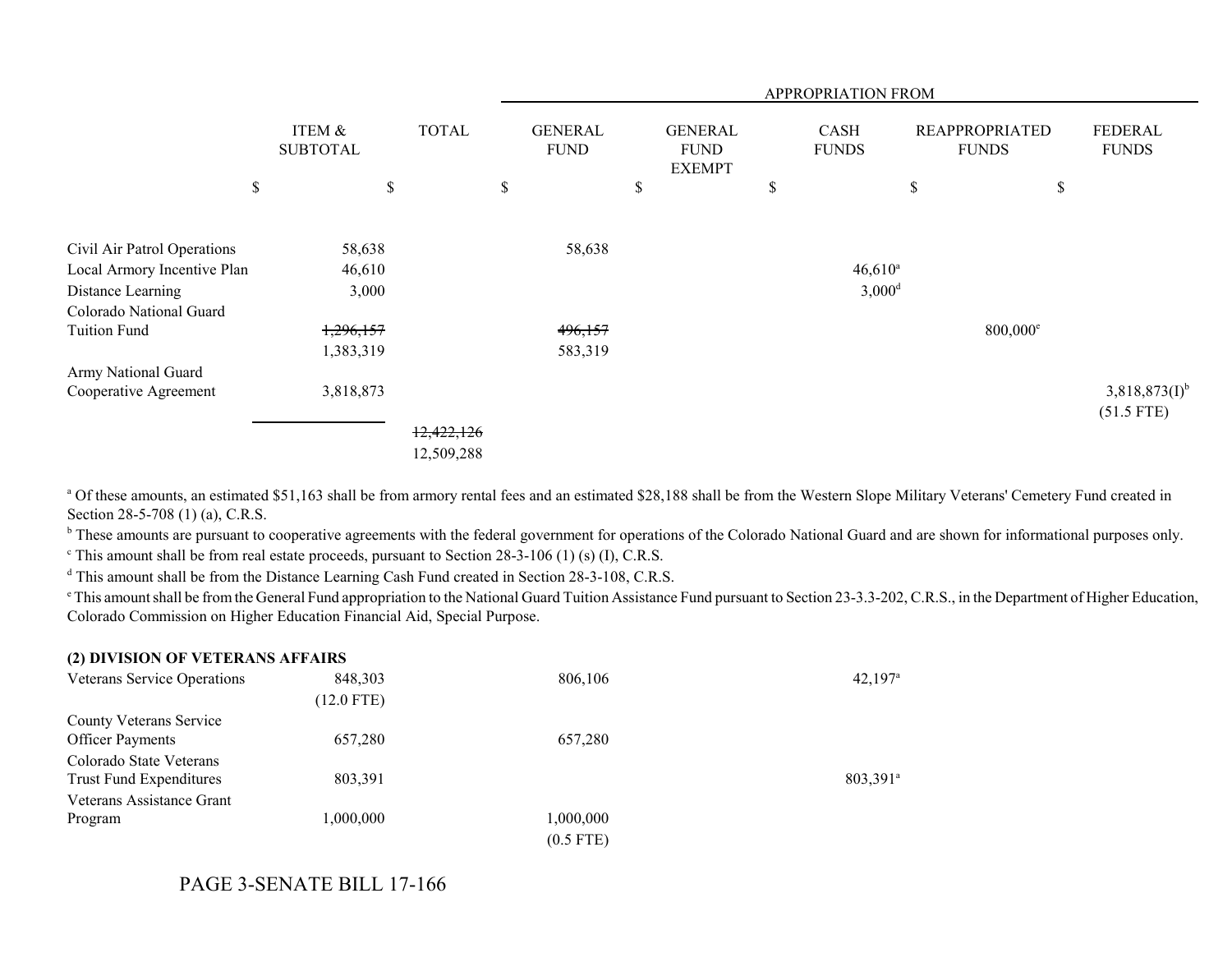|                                    |        |                           |              | <b>APPROPRIATION FROM</b> |                 |                                                |        |                             |                                |        |                         |
|------------------------------------|--------|---------------------------|--------------|---------------------------|-----------------|------------------------------------------------|--------|-----------------------------|--------------------------------|--------|-------------------------|
|                                    |        | ITEM &<br><b>SUBTOTAL</b> | <b>TOTAL</b> |                           | GENERAL<br>FUND | <b>GENERAL</b><br><b>FUND</b><br><b>EXEMPT</b> |        | <b>CASH</b><br><b>FUNDS</b> | REAPPROPRIATED<br><b>FUNDS</b> |        | FEDERAL<br><b>FUNDS</b> |
|                                    | ¢<br>Ф | ₼<br>P                    |              | \$                        |                 | ₼<br>D                                         | ¢<br>Ф |                             | D                              | ¢<br>P |                         |
| Western Slope Veterans<br>Cemetery |        | 541,516<br>$(5.5$ FTE)    |              |                           | 186,579         |                                                |        | $238,037^b$                 |                                |        | $116,900(I)^c$          |
|                                    |        |                           | 3,850,490    |                           |                 |                                                |        |                             |                                |        |                         |

<sup>a</sup> These amounts shall be from the Colorado State Veterans Trust Fund created in Section 28-5-709 (1) (a), C.R.S.

<sup>b</sup> This amount shall be from the Western Slope Military Veterans' Cemetery Fund created in Section 28-5-708 (1) (a), C.R.S.

c This amount shall be from interment fees from the U.S. Department of Veterans Affairs and is shown for informational purposes only.

| (3) AIR NATIONAL GUARD            |              |           |         |                              |
|-----------------------------------|--------------|-----------|---------|------------------------------|
| <b>Operations and Maintenance</b> |              |           |         |                              |
| Agreement for                     |              |           |         |                              |
| Buckley/Greeley                   | 2,131,596    |           | 392,180 | $1,739,416$ (I) <sup>a</sup> |
|                                   | $(26.1$ FTE) |           |         |                              |
| <b>Buckley Cooperative</b>        |              |           |         |                              |
| Agreement                         | 1,115,686    |           |         | $1,115,686(I)^a$             |
|                                   |              |           |         | $(17.5$ FTE)                 |
| Security for Space Command        |              |           |         |                              |
| Facility at Greeley               | 245,422      |           |         | $245,422(I)^a$               |
|                                   |              |           |         | $(5.0$ FTE)                  |
|                                   |              | 3,492,704 |         |                              |

<sup>a</sup> These amounts are pursuant to cooperative agreements with the federal government for operations of the Colorado National Guard and are shown for informational purposes only.

## **(4) FEDERAL FUNDED PROGRAMS**

| <b>Federal Funded Programs</b> |             |                      |
|--------------------------------|-------------|----------------------|
| Operations                     | 205,646,369 | $205,646,369(1)^{a}$ |
|                                |             | $(1,239.0$ FTE)      |
|                                | 205646260   |                      |

205,646,369

## PAGE 4-SENATE BILL 17-166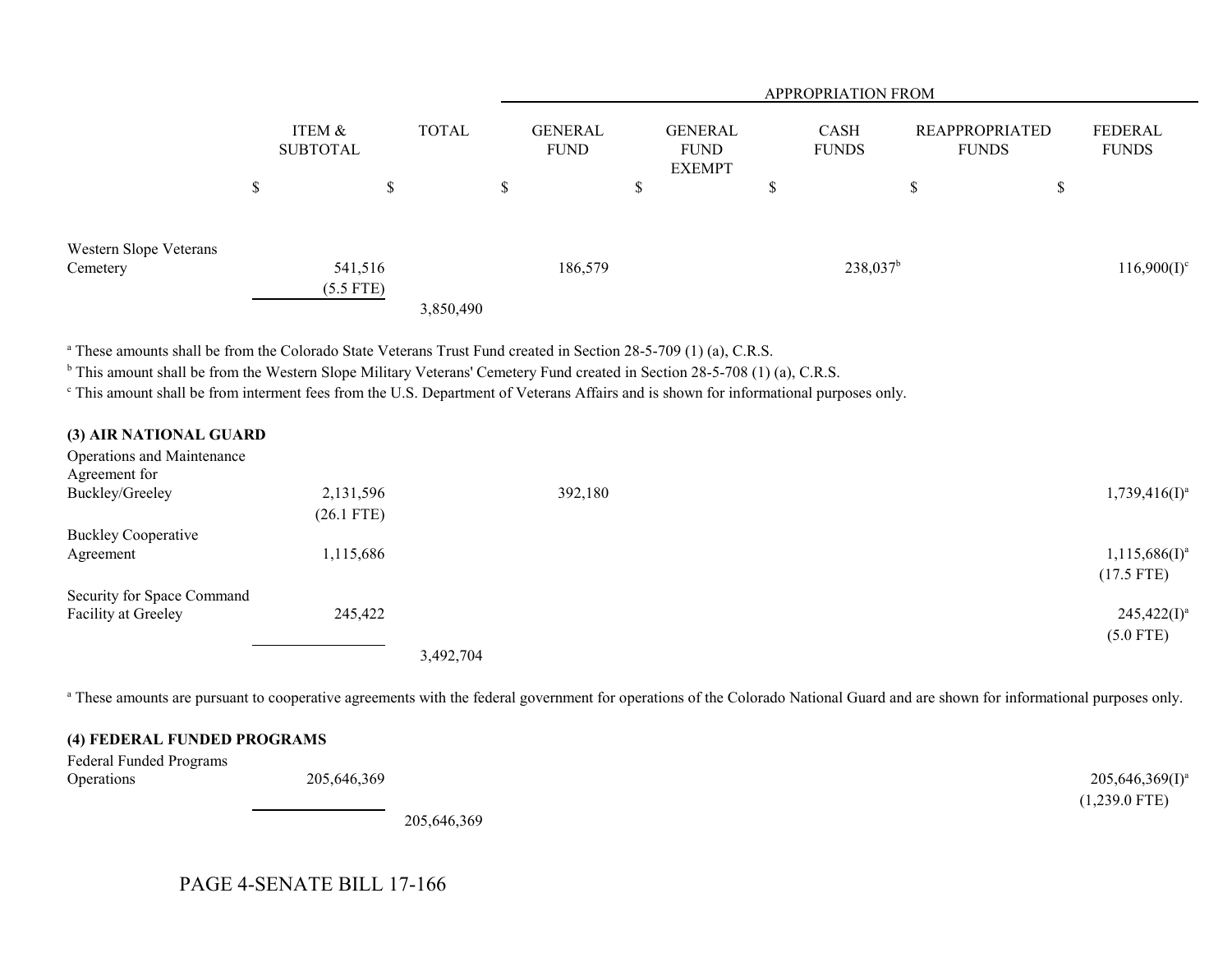|                                      |       |                               | APPROPRIATION FROM     |                      |                                       |                                |  |
|--------------------------------------|-------|-------------------------------|------------------------|----------------------|---------------------------------------|--------------------------------|--|
|                                      |       |                               |                        |                      |                                       |                                |  |
| <b>ITEM &amp;</b><br><b>SUBTOTAL</b> | TOTAL | <b>GENERAL</b><br><b>FUND</b> | <b>GENERAL</b><br>FUND | CASH<br><b>FUNDS</b> | <b>REAPPROPRIATED</b><br><b>FUNDS</b> | <b>FEDERAL</b><br><b>FUNDS</b> |  |
|                                      |       |                               | <b>EXEMPT</b>          |                      |                                       |                                |  |
| Φ                                    |       |                               |                        |                      |                                       |                                |  |

<sup>a</sup> This amount is pursuant to cooperative agreements with the federal government for operations of the Colorado National Guard and is shown for informational purposes only.

| <b>TOTALS PART XIII</b><br><b>(MILITARY AND</b> |               |                        |             |           |                            |
|-------------------------------------------------|---------------|------------------------|-------------|-----------|----------------------------|
| <b>VETERANS AFFAIRS)</b>                        | \$225,411,689 | <del>\$8,305,504</del> | \$1,211,976 | \$800,000 | \$215,094,209 <sup>a</sup> |
|                                                 | \$225,498,851 | \$8,443,132            |             |           | $$215,043,743^{\circ}$     |

<sup>a</sup> This amount contains an (I) notation.